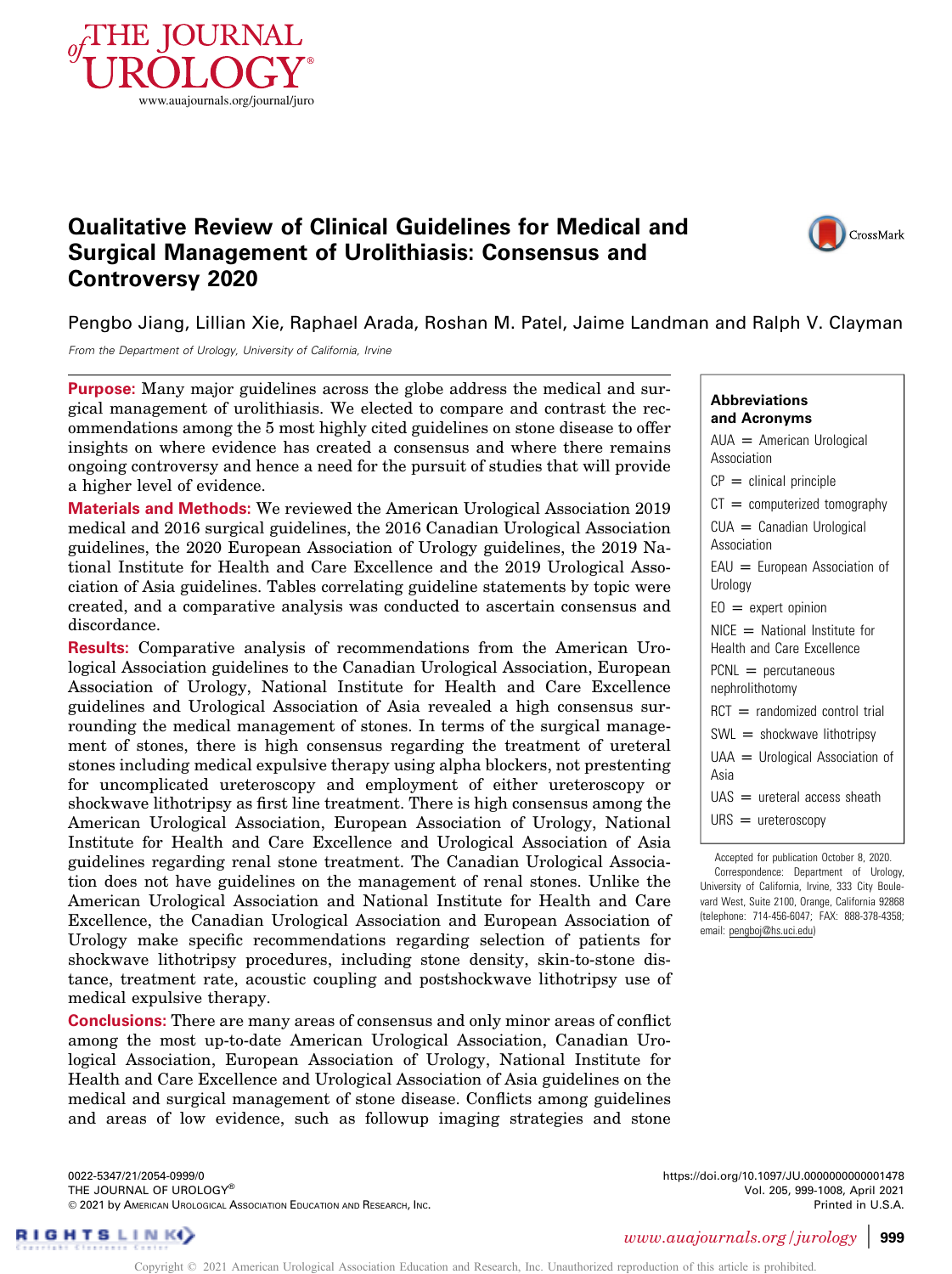surveillance, the use of a ureteral access sheath in ureteroscopy and guidance on the use of miniaturized percutaneous nephrolithotomy, are opportunities for novel, impactful high grade clinical studies.

Key Words: kidney calculi, ureteral calculi, urolithiasis, consensus, evidence-based practice

THE medical and surgical treatment of urolithiasis is complex. Though certain aspects of management are universal as a result of high quality research and evidence-based practice, there still exists divergence in areas of care due to the lack of high level evidence and a preponderance of expert opinion. Worldwide, urologists have compiled guidelines on how to properly manage patients with urolithiasis both medically and surgically.

However, the methodologies upon which evidence are classified differ among the guideline. For example, the American Urological Association includes well-conducted randomized control trials and "strong observational studies," such as cohort studies and case-control studies, in its highest level of evidence (ie Grade A). In contradistinction, the European Association of Urology,<sup>[1](#page-8-0)</sup> Canadian Urological Association<sup>2,3</sup> and Urological Association of Asia[4](#page-8-0) assign the highest grade only to metaanalyses of RCTs or well-designed individual RCTs. Well-designed observational studies are graded second tier levels of evidence at best. Even when guidelines converge, the strength of recommendation may differ based on what the experts of the respective associations designate as high level evidence.

In the absence of high level evidence, the guidelines diverge greatly as they become dependent on expert opinions (ie "eminence-based medicine").<sup>[5](#page-8-0)</sup> The areas in which expert opinions predominate are fields for studies that would yield higher levels of evidence. Accordingly, we elected to review the consensus and conflicts in recommendations among the 5 most highly cited guidelines on stone disease: the AUA,  $6-8$  EAU,<sup>[1](#page-8-0)</sup> CUA<sup>2,3</sup> National Institute of Health and Care Excellence<sup>[9](#page-8-0)</sup> and Urological Association of Asia.[4](#page-8-0)

# METHODS

A web search was performed for urolithiasis guidelines using keywords: "kidney stone", "urolithiasis", "guidelines". Each national and international urology society webpage was reviewed. In addition, a PubMed search was performed with search terms: "kidney stone", "urolithiasis", "guidelines". Guidelines were included in the analysis if they were in the English language and published after 2015.

All guideline recommendations and the cited supportive evidence grades were independently assessed (LX, RA). Guideline statements were then correlated by topic and a comparative analysis was conducted to ascertain

consensus and conflict (PJ). Consensus was defined as complete agreement among all guidelines for a given topic.

# RESULTS

Review of websites based on inclusion and exclusion criteria revealed 5 published guidelines: the AUA 2016 Surgical Management and 2019 update to the 2014 Medical Management guidelines, $6-8$ 2016 CUA guidelines, $^{2,3}$  201[9](#page-8-0) NICE guidelines, $^{9}$ 2020 EAU guidelines, and 2019 UAA guidelines.[4](#page-8-0) The results are further divided into medical management and surgical management; however, the CUA guidelines do not address the surgical management of renal stones.<sup>2,3</sup> The EAU and UAA guidelines are the most comprehensive.1,4 The NICE guidelines only highlight key points that have moderate or high level evidence and thus omit multiple topics.<sup>[9](#page-8-0)</sup>

## Grades of Evidence

Comparative analysis of the 5 guidelines for grading evidence revealed several striking differences, which resulted in myriad recommendations ([Appendix 1\)](#page-8-0). There is agreement between the CUA and EAU guidelines that Level 1, the highest level of evidence, is reserved for meta-analyses of RCTs. $1-3$  The UAA may also imply that its highest grade of Level 1 evidence must come from "multiple large-scale RCTs."[4](#page-8-0) However, the CUA states that a "good quality RCT" could, in and of itself, also provide Level 1 evidence, whereas the EAU deems this "Level 1b" evidence and the UAA deems this Level 2 evidence. $1-4$  However, the AUA states its highest level of evidence "Grade A" as well-conducted RCTs and "exceptionally strong observational studies." Its lowest quality evidence "Grade C" includes "observational studies that provide conflicting information or design problems (eg, small sample size)." $6-8$  However, the CUA and EAU eschew these observational studies; their lowest, nonexpert opinion Level 3 evidence is defined as "good-quality retrospective case-control studies" or "well-designed nonexperimental studies...and case reports" (Appendix  $1$ ).<sup>1-3</sup>

Per the AUA, any level of evidence can engender a "Strong" recommendation, while only Grade C evidence engenders "Weak" or "Conditional" recommendations.<sup>6-8</sup> Likewise, per the EAU, all levels of evidence (Level 1-4) can engender "Strong" recommendations while only Level 3-4 evidence or no evidence engender "Weak" recommendations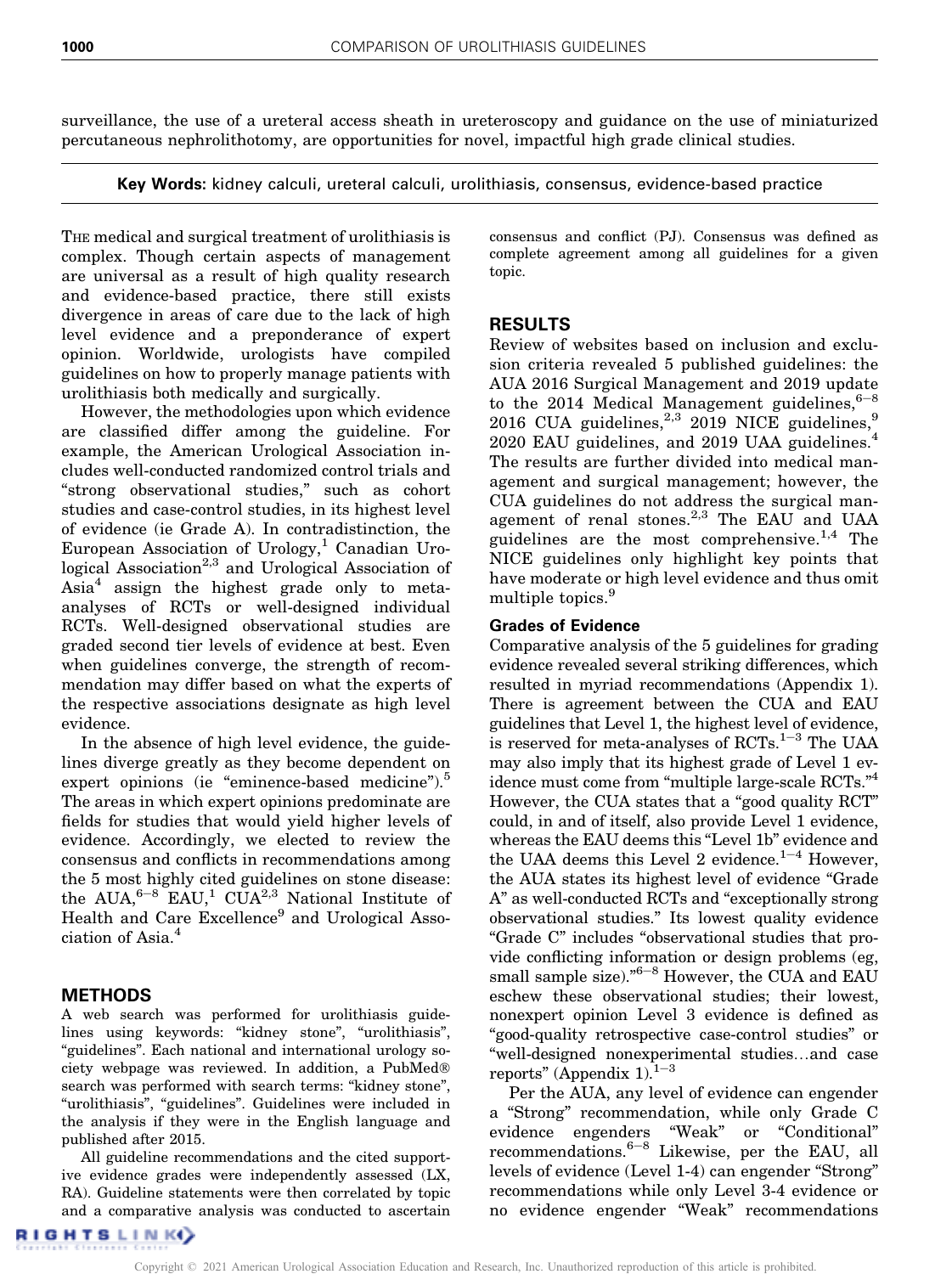[\(Appendix 2\)](#page-8-0).<sup>[1](#page-8-0)</sup> Similarly, per the UAA, multiple levels of evidence (Level 1-4) can engender Grade A recommendations whereas Levels 2 to 5 evidence can engender Grade B or "Grade C1" evidence [\(Appendix 2\)](#page-8-0). Unique to UAA is its readiness to recommend against certain practices, with "Grade C2" defined as a "not recommend" and Grade D defined as "recommended not to do" [\(Appendix 2](#page-8-0)). $4$ 

NICE Guidelines, in contrast to the other 4 guidelines, employed a completely different set of evidence quality assessment and recommendation grading system. They predominantly considered RCTs, with a few observational studies, for recommendation establishment and graded evidence based upon systematic review principles for risk of bias assessment [\(Appendix 1](#page-8-0)). Furthermore, recommendations from NICE are descriptive (ie high, moderate, low and very low) rather than numbered.<sup>9</sup>

#### Medical Management

Comparative analysis of the AUA medical management of urolithiasis guidelines to the respective CUA, EAU, NICE and UAA guidelines revealed high consensus with few areas of discordance ([fig. 1](#page-3-0)). For the initial evaluation, 4 of the guidelines recommend obtaining detailed medical and dietary history, serum chemistries, and urinalysis  $+/$ urine culture (AUA: CP; CUA: Grade C; EAU: Strong; NICE: omitted; UAA: Grade B). Additional metabolic testing is recommended by the AUA, CUA, EAU and UAA (omitted in NICE) with regards to the utilization of 24-hour urine collections. However, they differed regarding which patient populations should undergo a metabolic evaluation. All guidelines recommend high risk or recurrent stone formers to undergo metabolic evaluation, while the AUA and CUA also recommend optional workup for interested first-time stone formers. In addition, the AUA recommends either 1 or 2, 24-hour urine collections; however, the CUA, EAU and UAA recommend 2 collections (AUA: Grade B; CUA: Grade C; EAU: not specified; UAA: Grade B). If stones are captured, all guidelines recommend stone analysis by infrared spectroscopy or x-ray diffraction (AUA: CP; CUA: Grade C; EAU: not specified; NICE: No Evidence).<sup>1,3,4,8,9</sup>

Lifestyle and dietary modifications play a significant role in the medical management of urolithiasis. All guidelines recommend fluid intake to achieve urine output greater than 2.5 liters per day (AUA: Grade B; CUA: Grade B; EAU: Strong; NICE: Low to Very Low; UAA: Grade A). For general stone prevention, guidelines recommend diets high in fruits and vegetables (AUA: EO; CUA: Grade C; EAU: not specified; NICE: omitted; UAA: Grade B).<sup>1,3,4,8,9</sup>

For calcium stone formers, guidelines recommend dietary calcium intake of 1,000 to 1,200 mg

daily (AUA: Grade B; CUA: Grade C; EAU: not specified; NICE: omitted; UAA: Grade C1). While there was no distinction based upon different calcium stone compositions, all followup discussions stated that the evidence was based on calcium oxalate stone formers albeit without any separation for monohydrate or dihydrate composition. All guidelines recommend restriction of sodium intake for stone prevention; however, each guideline varies in their upper limit. The AUA and CUA recommend less than 2,300 mg of sodium daily, while the EAU and UAA recommend less than 3,000 to 5,000 mg of sodium daily (AUA: Grade B; CUA: Grade B; EAU: Strong; UAA: Grade C1). The NICE guidelines recommend less than 6,000 mg of sodium daily (NICE: High to Moderate).<sup>1,3,4,8,9</sup>

For patients with recurrent calcium stones, the treatment of hypercalciuria is with a thiazide diuretic among all of the guidelines (AUA: Grade B; CUA: Grade A-B; EAU: Strong; NICE: Moderate to Very Low; UAA: Grade B). None of the guidelines recommend a specific thiazide. Potassium citrate is recommended as adjunctive therapy to thiazides in recurrent calcium stone formers (AUA: Grade B; CUA: Grade A-B; EAU: Strong; NICE: Moderate to Very Low; UAA: Grade B). $^{1,3,4,\overline{8},9}$ 

All guidelines recommend that calcium stone formers who also have hypocitraturia be prescribed alkali citrate therapy (AUA: Grade B; CUA: Grade A-B; EAU: Strong; NICE: Moderate to Very Low; UAA: Grade C1). In addition to alkali citrate, the EAU and UAA also specifically highlight sodium bicarbonate as a viable first line therapy (EAU: Strong); there is no additional discussion regarding the hypothetical possible risk of an increase in urinary calcium.1,3,4,8,9

Only the EAU further provides specific pharmacological recommendations for calcium phosphate stone formers: hypercalciuric patients should be given thiazide diuretic (EAU: Strong) and acidify urine (L-Methionine) if urinary pH is high (EAU: Weak).<sup>1</sup>

For patients with calcium stones and hyperuricosuria, allopurinol is recommended by the AUA, CUA and EAU (AUA: Grade B; CUA: Grade B; EAU: Strong; UAA: not specified). The EAU also recommends Febuxostat as a second line agent (EAU: Strong). In this regard, it should be noted that in 2019 the U.S. Food and Drug Administration issued a safety alert because clinical trial data revealed an increased risk of cardiac death compared to allopurinol. Finally, the AUA is the only guideline to recommend empiric therapy with thiazide and/or citrate in recurrent calcium stone formers in the absence of any discernible metabolic abnormalities (AUA: Grade B). $^{1,2,8}$ 

For uric acid stone formers, guidelines recommend limiting animal protein intake (AUA: EO; CUA: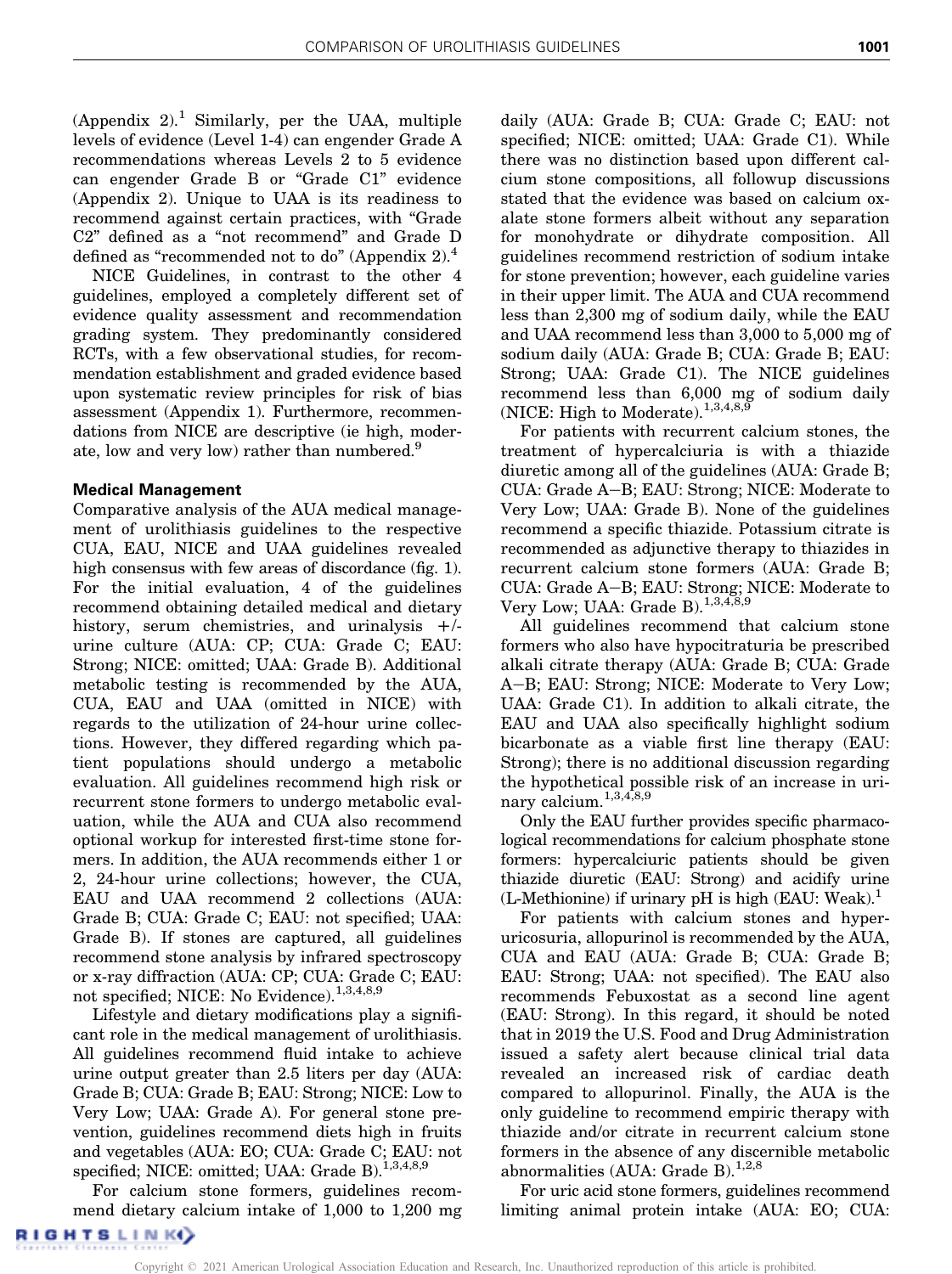<span id="page-3-0"></span>

Figure 1. Consensus tree diagram for medical management of urolithiasis

Grade C; EAU: Strong; UAA: omitted). Urine alkalization with alkaline citrates is recommended almost universally (AUA: EO; CUA: Grade B; EAU: Strong; UAA: Grade A). The AUA specifically recommends against routine use of allopurinol as first line therapy for uric acid stone formers (AUA: EO), while in contradistinction, the EAU supports allopurinol as first line treatment in the presence of hyperuricosuria in uric acid stone formers (EAU: Strong).<sup>1,2,8</sup>

For cystine stone formers, the CUA, EAU and UAA recommend increased fluid intake to achieve urine output of at least 3L (CUA: not specified; EAU: Strong; UAA: not specified). The AUA guidelines do not discuss increased fluid intake specific to cystine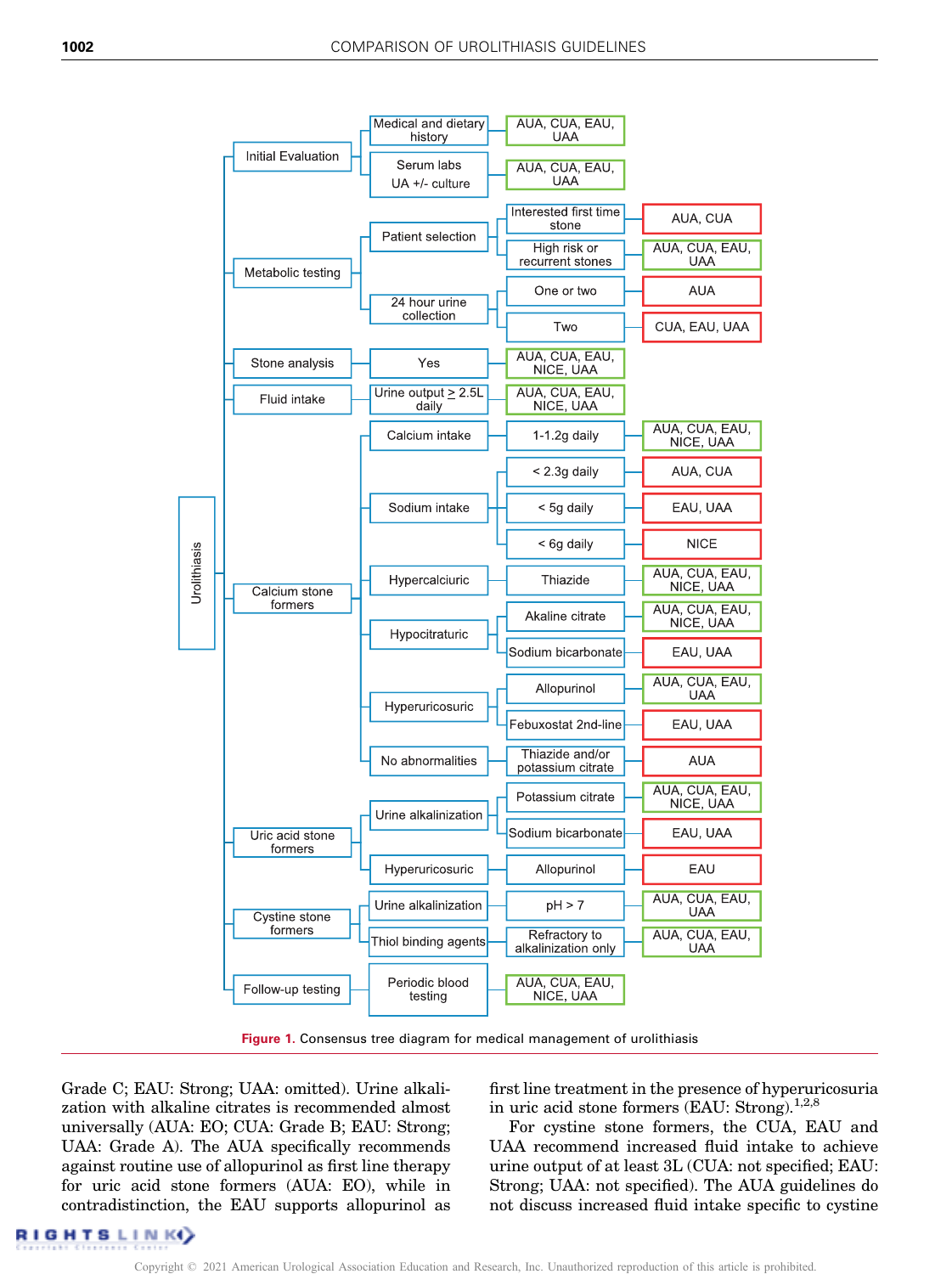stone formers. All guidelines recommend urinary alkalization to achieve a urine pH 7-7.5 (AUA: EO; CUA: Grade C; EAU: Strong; UAA: Grade B). If refractory to alkalization, then thiol binding agents may be initiated (AUA: EO; CUA: Grade C; EAU: Strong; UAA: Grade B). The NICE guidelines do not address cystine stone management.<sup>1,2,4,8</sup>

After initiation of dietary and/or medical therapy, all guidelines recommend followup 24-hour urine collections to assess the response to therapy. The AUA and CUA recommend a followup 24 hour urine collection within 6 months while the EAU and UAA recommend followup within 8 to 12 weeks to assess the response to therapy (AUA: EO; CUA: not specified; EAU: not specified; NICE: omitted; UAA: Grade B). Periodic blood tests are recommended to monitor for any adverse effects of pharmacological therapy (AUA: Grade A; CUA: not specified; EAU: not specified; NICE: not specified; UAA: not specified). All guidelines include a recommendation for periodic followup imaging studies to assess for stone growth or new stone formation. However, no specific recommendations are made regarding timing or imaging modality (AUA: EO; CUA: not specified; EAU: not specified; UAA: Grade A). $1,2,4,8,9$ 

#### Surgical Management

For the surgical management of stones, there is nearly universal consensus regarding the treatment of renal and ureteral stones among all guidelines [\(fig. 2](#page-5-0)). The CUA addresses ureteral stone management but omits surgical management of renal stones. Preoperative imaging recommendations vary among the guidelines. The AUA, EAU and UAA suggest that noncontrast computerized tomography is helpful to determine the optimal surgical intervention (AUA: Grade C; EAU: Strong; UAA: Grade B). A noncontrast CT is recommended prior to performing a PCNL (AUA: Grade C; EAU: Strong; UAA: Grade B). In addition, both guidelines recommend use of contrast enhanced studies if in the surgeon's judgment the renal collecting system anatomy needs further assessment (AUA: Grade C; EAU: Strong). Furthermore, the AUA guidelines recommend functional imaging studies (with DTPA [diethylenetriaminepentaacetic acid] or MAG-3 [mercaptuacetyltriglycine]) if there is suspicion of significant renal function loss (AUA: Grade  $C$ ).<sup>1,2,4,6,7</sup>

The AUA, CUA, EAU and UAA emphasize the importance of obtaining a urinalysis and/or urine culture prior to surgical intervention to rule out a urinary tract infection (AUA: Grade B; CUA: not specified; EAU: Strong). In the setting of an acute ureteral obstruction with infection, the recommendation is for prompt urinary drainage with either a ureteral stent or nephrostomy tube and proceeding with definitive stone treatment at a later date (AUA: Grade C; CUA: Grade B; EAU: Strong; NICE: omitted; UAA: Grade A). Patients undergoing surgical stone intervention should be given appropriate antibiotic prophylaxis (AUA: CP; EAU: Strong).<sup>1,2,4,6,7</sup>

There is high consensus with the use of alpha blockers for medical expulsive therapy for distal ureteral stones. The AUA, EAU and UAA recommend use of alpha blockers for distal ureteral stones greater than 5 mm while the CUA and NICE recommend its use for distal ureteral stones less than 10 mm (AUA: Grade B; CUA: Grade A; EAU: Strong; NICE: High to Very Low; UAA: Grade A).<sup>1,2,4,6,7,9</sup>

For the management of a ureteral stone that either fails to pass or is not a candidate for medical expulsive therapy, all guidelines recommend ureteroscopy or SWL if the stone is less than or equal to 10 mm (AUA: Grade B; CUA: Grade B; EAU: Strong; NICE: Moderate to Very Low; UAA: Grade B). For stones >10 mm, the AUA, CUA and UAA recommend use of either URS or SWL, while the EAU and NICE recommend only ureteroscopy as first line therapy (AUA: Grade B, CUA: Grade B, EAU: Strong; NICE: Moderate to Very Low; UAA: Grade B). The EAU guidelines are further stratified by the stone's location in the ureter. However, there was no difference in the recommendations. In contrast, with regard to a ureteral stone's location, the AUA recommends URS as first line therapy for mid and distal ureteral stones (AUA: Grade B). The AUA and CUA guidelines note that SWL has lower stone clearance rates compared to URS for ureteral stones  $>10$  mm. In addition, 4 guidelines specifically counsel that patients need to be informed that while URS provides a higher stonefree rate, it also has a higher complication rate than SWL (AUA: Grade B; CUA: Grade B; EAU: Strong; UAA: Grade B).<sup>1,2,4,6,7,9</sup>

Other factors influencing treatment modality of ureteral stones include suspected stone composition, stone density and skin-to-stone distance. AUA states that URS is preferred over SWL for suspected cystine or uric acid ureteral stones (AUA: EO). CUA recommends patients with known cystine, calcium oxalate monohydrate and brushite stones are likely better treated with URS. In addition, the CUA and UAA state that ureteral stones with a density >1,000 HU or skin-to-stone >10 cm are better served with URS (CUA: Grade B; UAA: not specified). Also, the EAU recommends URS over SWL for obese patients (EAU: Strong). The NICE guidelines do not comment on any of these variables. The CUA specifically recommends the use of holmium laser for lithotripsy of ureteral stones while the EAU states that holmium:YAG is the most effective lithotripsy system for flexible URS (Strong), pneumatic and ultrasound systems can also be used with disintegration efficacy in rigid URS. The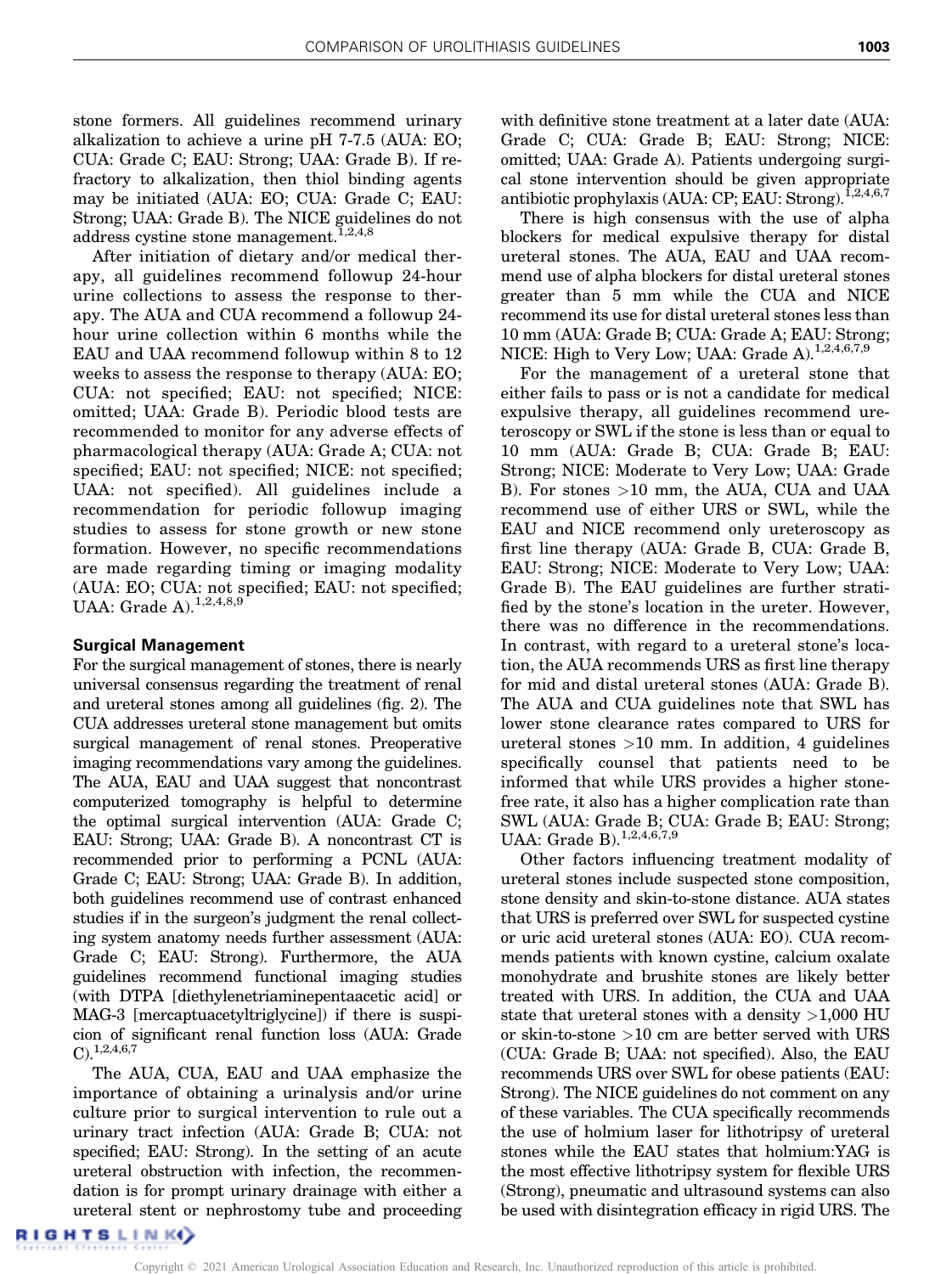<span id="page-5-0"></span>

Note - the CUA does not have published guidelines on management of renal stones



AUA specifically recommends against the use of the electrohydraulic lithotripter for ureteral stones (AUA: EO; CUA: Grade B; EAU: Strong).<sup>1,2,4,6,7,9</sup>

Guidelines for the surgical treatment of renal stones are more heterogeneous. The AUA, EAU and UAA guidelines divide first line therapy based upon stone location and size. The NICE guidelines delineate management based upon stone size only. There are no CUA guidelines for the management of renal stones. Only the UAA addresses the clinical indications for ultra, micro, and miniPCNL. The NICE guidelines recommend SWL for renal stones <10 mm, URS or SWL for renal stones between 10 and 20 mm, and PCNL for stones >20 mm for first line therapy (NICE: Moderate to Very Low). For stones <10 mm, regardless of location, the AUA, EAU and UAA recommend URS or SWL, while UAA also recommends the use of ultraPCNL and microPCNL. For stones >20 mm, regardless of location, all 4 guidelines recommend PCNL as first line therapy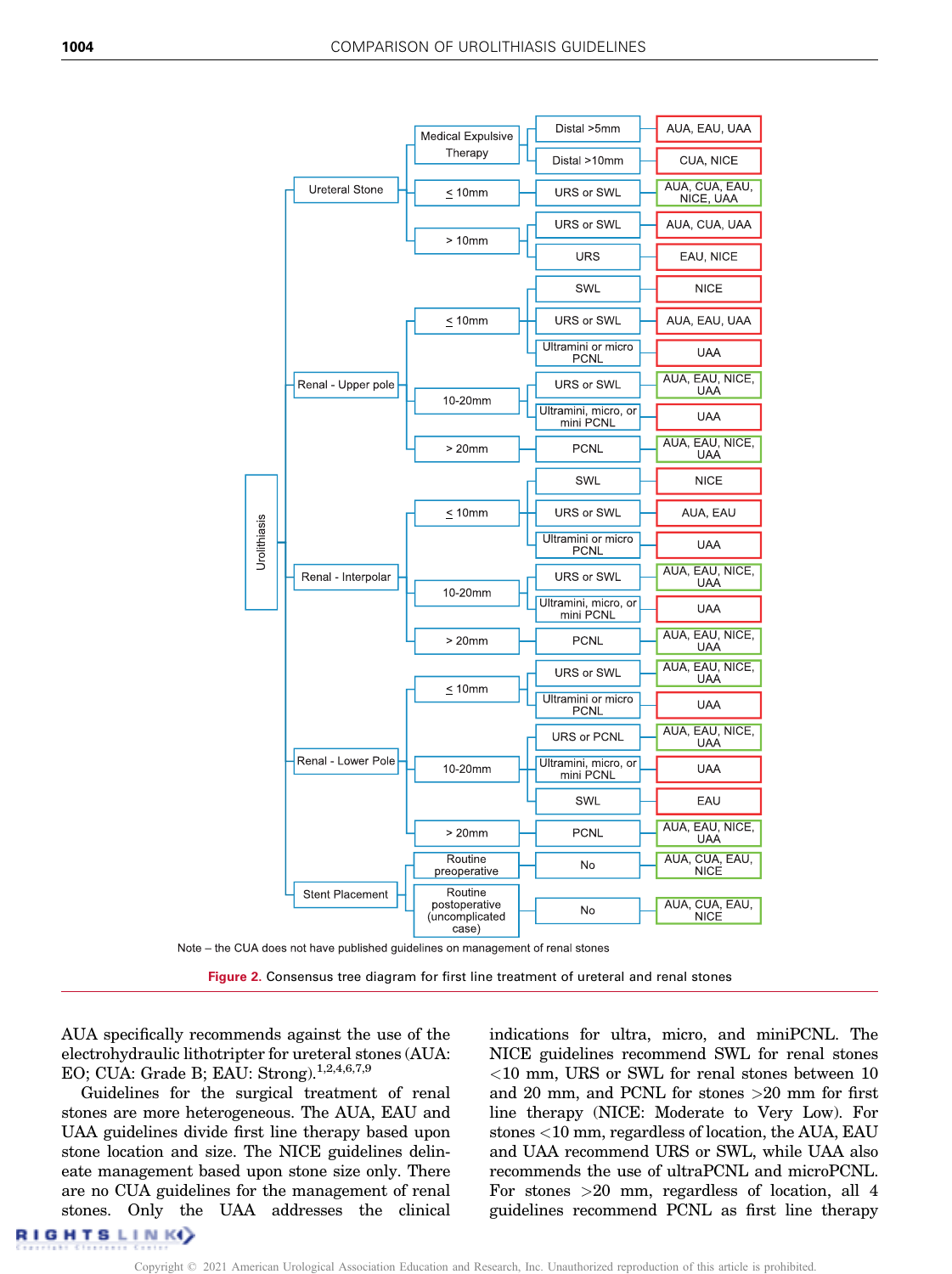(AUA: Grade C; EAU: Strong; NICE: Very Low; UAA: Grade B). For lower pole stones between 10 and 20 mm, the AUA and EAU guidelines recommend URS or PCNL (AUA: Grade B; EAU: Strong). The EAU also states the use of SWL is acceptable in these cases provided favorable conditions (eg broad infundibulopelvic angle, short infundibulum, short skin-to-stone distance, wide infundibulum, or shockwave favorable stone composition; EAU: not specified). UAA also recommends the use of ultraPCNL, microPCNL and miniPCNL.<sup>1,4,6,7,9</sup>

All guidelines recommend against the routine placement of stents prior to surgical intervention; however, prior stenting facilitates ureteroscopic access and URS outcomes. (AUA: Grade B; CUA: Grade B; EAU: Strong; NICE: Moderate to Very Low; UAA: Omitted). $1,\tilde{2},6,7,9$ 

After uncomplicated ureteroscopy, all guidelines recommend against the use of routine stent placement (AUA: Grade A; CUA: Grade B; EAU: Strong; NICE: Moderate to Very Low; UAA: Omitted). The CUA specifically recommends against the routine use of stents with SWL, which can impede stone fragment passage and lower stone-free rates. Furthermore, they do not decrease the risk of steinstrasse or infection after SWL (CUA: Grade A). The EAU, on the other hand, mentions that while routine use of internal stents before SWL does not improve stone-free rates nor lower the number of auxiliary treatments, it may reduce formation of steinstrasse. After uncomplicated PCNL, nephrostomy tube placement is optional per the AUA, while the EAU recommends either tubeless (without nephrostomy tube) or totally tubeless (without nephrostomy tube or ureteral stent; AUA: Grade C; EAU: Strong). The NICE committee and UAA did not recommend one approach over the other.1,2,4,6,7,9

Unlike the AUA and NICE, the CUA, EAU and UAA make recommendations regarding selection of patients for SWL procedures, including stone density, skin-to-stone distance, treatment rate, acoustic coupling, and postSWL use of medical expulsion therapy. There is universal consensus between the CUA and EAU guidelines with regard to these specific parameters (fig. 3). Both guidelines recommend proper use of a coupling agent and other technical considerations for high efficiency of SWL (CUA: Grade C; EAU: Strong). $1,2,4$ 

Additional surgical principles are highlighted in each of the guidelines. In particular, the AUA guidelines recommend a safety wire should be used for "most endoscopic procedures" (AUA: EO). The AUA guidelines also specifically state that clinicians must use normal saline irrigation for PCNL and URS (AUA: Grade B). Only the CUA guidelines provide recommendation on the use of ureteral access sheaths for flexible ureteroscopy. The CUA



Figure 3. Consensus tree diagram for use of shockwave lithotripsy.

states that a UAS remains a "highly useful tool in the armamentarium of the urologist during flexible ureteroscopy." However, more studies are needed "to determine safety, define cost-effectiveness, and determine clinical impact of the reduction of ureteral and intrarenal pressures" (CUA: Grade C). The AUA and EAU discuss the benefits and disadvantages of UAS but provide no specific recommendations regarding its use. UAA does not comment on use of UAS. $^{1,2,4,6,7}$ 

All the guidelines except for NICE highlight recommendations on treatment of pregnant patients. The CUA and EAU provide further recommendations on patients with urinary diversions. The AUA, EAU and UAA also provide recommendations regarding management of pediatric urolithiasis. $^{1,2,4,6,7,9}$ 

### **DISCUSSION**

Urolithiasis affects 1 in 11 individuals in the United States.<sup>[10](#page-8-0)</sup> At least half of the individuals who have had a stone will experience another.<sup>[11](#page-8-0)</sup> As such, the management of urolithiasis spans beyond the acute management of the initial stone, calling for medical measures to prevent recurrence and effective surgical therapy.

Guidelines are established based on peerreviewed published evidence-based medicine. They are designed to facilitate clinicians in the management of a given disease. However, in the absence of high grade levels of evidence, there is often discordance among guidelines published by different urology organizations due to a default to local eminence-based experience. Fortunately, our review of the 5 major guidelines found high levels of consensus. This concordance likely reflects contemporary guidelines incorporating the same recently published data. Areas of controversy were not surprisingly generated from lower levels of evidence.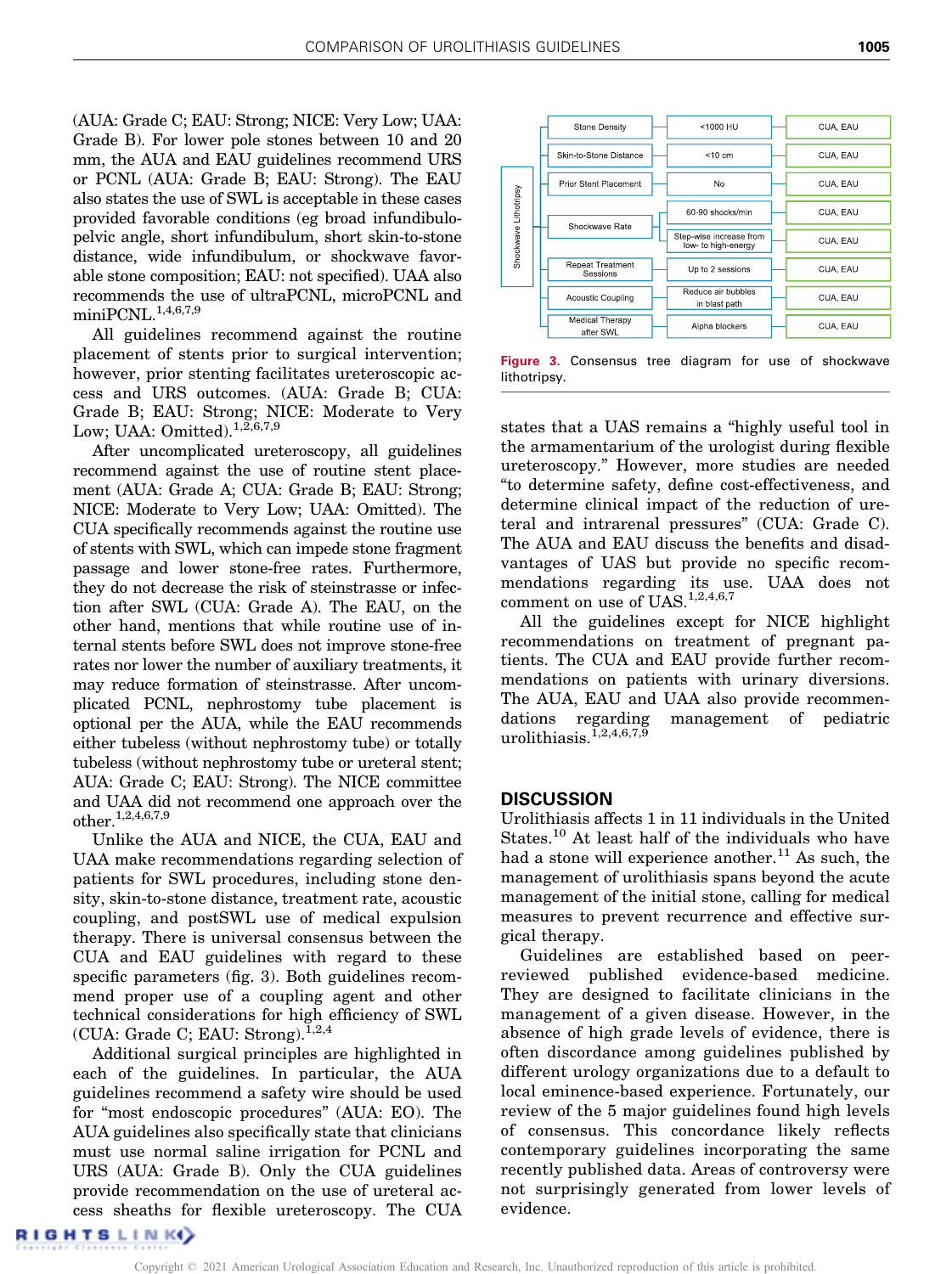The areas of controversy highlight topics with a paucity of high level evidence in need of future research. To wit, the AUA recommends utilizing any imaging modality (plain film, ultrasound or CT) for followup without any recommendations of timing. This is similarly omitted or poorly discussed in the other guidelines. The absence of strong recommendations has led to widespread disparity of reported therapeutic success rates since imaging modalities other than fine-cut CT scans have a high degree of false negatives, thereby inflating the "stone-free" rate. In addition, none of the guidelines suggested how "stone-free" status should be defined, further adding to the wide range of reported postoperative rates of success.

We also note that none of the guidelines make strong recommendations on the type of imaging modality that should be used when assessing patients' stone burden. Noncontrast CT is generally held as the gold standard for imaging as it has higher sensitivity and specificity when compared to  $x-ray$  and ultrasound.<sup>12,13</sup> However, with noncontrast CT there is an understandable concern for radiation exposure.[13](#page-8-0) Recent RCTs demonstrate that low dose CT and now ultralow dose CT may mitigate these concerns, although these prospective study cohorts remain relatively small.<sup>14-16</sup>

Another area of controversy is the use of allopurinol in uric acid stone formers. AUA recommends against it as first line therapy while the EAU makes a strong recommendation for use of allopurinol in conjunction with urine alkalization for treatment of hyperuricosuria (>4.0 mmol/day) and/or hyperuricemia ( $>380$  µmol). Upon closer analysis, the AUA omits articles cited by the EAU, which may explain this discrepancy. The EAU references Marchini et al's matched case comparative study examining stone composition distribution among gout and nongout patients.<sup>[17](#page-9-0)</sup> They found that allopurinol changes the stone composition distribution in patients with gout, similar to that in stone formers without gout, by reducing fewer pure uric acid stones.

Another area of low evidence include the use of UAS during flexible URS. Only the CUA recognizes the use of UAS. However, no specific recommendations are made. The AUA and EAU briefly discuss the potential advantages and disadvantages of UAS but do not make any recommendations. While there is controversy in the published literature regarding UAS, there is a growing body of evidence to suggest its potential benefits. A systematic review by Breda et al in 2016 noted several advantages of UAS: facilitation of repeated retrograde intrarenal access, lower intrarenal pressure, less harm to the ureter and ureteroscope and improved stone extraction.<sup>[18](#page-9-0)</sup>

Traxer et al, 2015, in a prospective cohort study found no difference in stone-free rate when UAS was used compared to no UAS[.19](#page-9-0) However, the UAS group had higher American Society of Anesthesiologists<sup>®</sup> scores and larger stones. They also note that use of UAS did not increase the risk of ureteral damage or bleeding, and reduced postoperative infectious complications.[19](#page-9-0) Absence of attention to UAS may reflect the fact that guidelines will always trail the current literature.

Currently, only UAA guidelines distinguish between the indications for traditional PCNL vs miniPCNL, microPCNL or ultraminiPCNL. There is a paucity of high quality evidence regarding the use of smaller tract sizes, as the EAU explicitly  $acknowledges<sup>1</sup>$  $acknowledges<sup>1</sup>$  $acknowledges<sup>1</sup>$  and more research on this area is recommended. As additional studies are published regarding the efficacy of miniPCNL vs conventional PCNL tracts, this approach will need to be addressed in future guidelines. Further research is warranted to provide the guideline panels with higher levels of evidence and stronger recommendations.

Lastly, cyber connectivity has contributed immensely to globalization and circulation of information. Today, all urological societies have urolithiasis working groups. We propose that these various groups come together to develop a single universal urolithiasis guideline. Pradere et al has also highlighted the need for universal collaborative effort to reduce confusion of management.<sup>20</sup> To be sure, there may be regional discrepancies in terms of stone disease incidence. Worldwide, stone disease may still be most common in Caucasian males. $^{21}$  $^{21}$  $^{21}$  Although its prevalence is lower, urolithiasis is still one of the most common urological complaints in Asian countries[.22](#page-9-0) Any patient afflicted with urolithiasis would benefit from a single guideline vetted by the world's experts and updated on a biennial basis.

#### **CONCLUSIONS**

There are many areas of consensus with some minor areas of controversy among the most up-to-date AUA  $(2019$  – medical/2016 – surgical), CUA (2016), EAU (2020), NICE (2019), and UAA (2019) guidelines on the management of stone disease. Areas of controversy stem from topics with a paucity of high level evidence such as postoperative imaging for stone surveillance, the use of UAS during URS and the indications for miniPCNL. These are all important areas for further research. Lastly, given the amount of effort necessary to create a guideline and the need for frequent review and update, the time may be ripe for a structured biennial global effort.

RIGHTSLINK)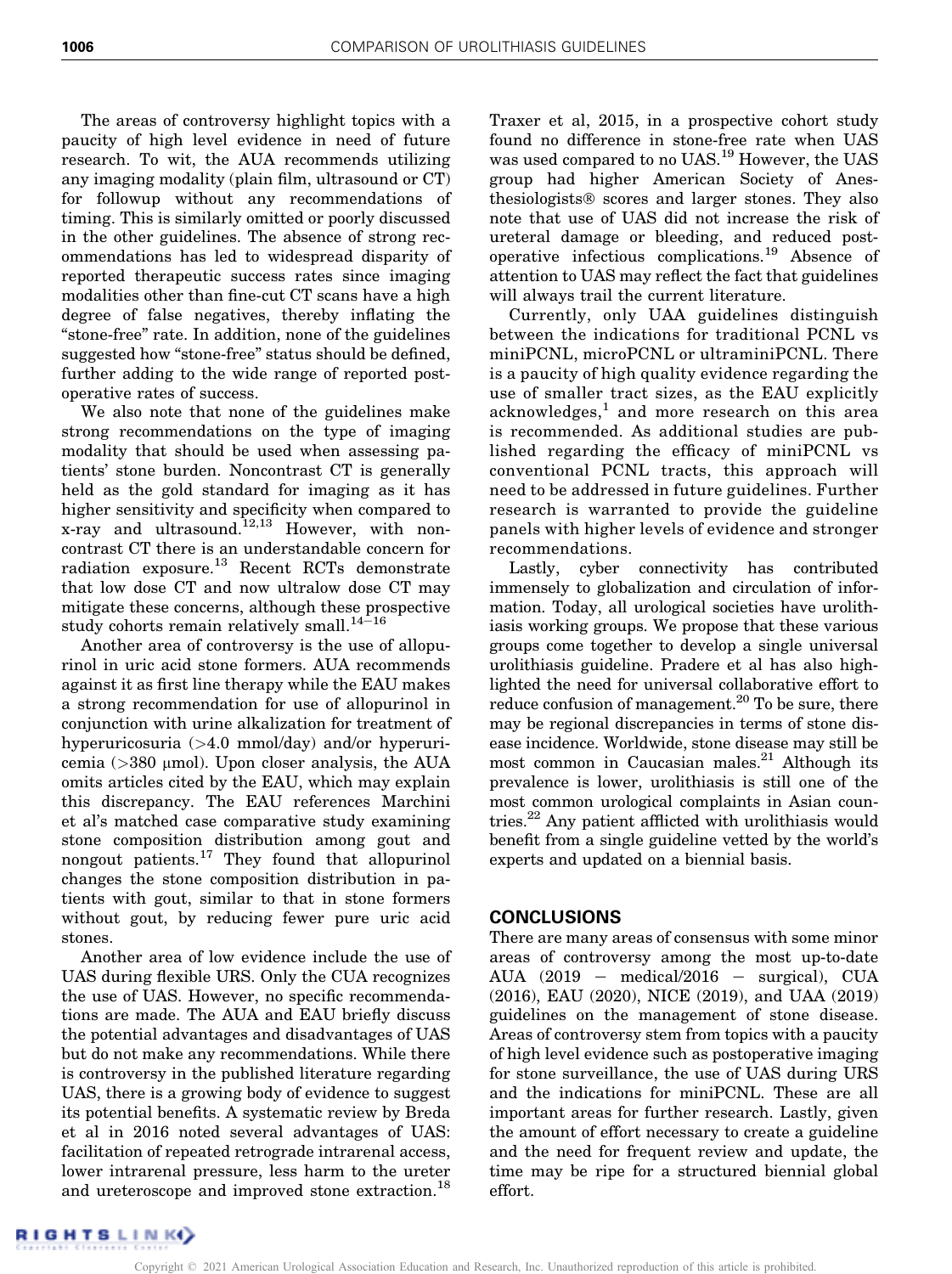#### <span id="page-8-0"></span>Appendix 1. Methodology of evidence level determination

| AUA            |                                                                                                                                                                                                                                                                                      |  |  |  |  |
|----------------|--------------------------------------------------------------------------------------------------------------------------------------------------------------------------------------------------------------------------------------------------------------------------------------|--|--|--|--|
| Grade          | Description                                                                                                                                                                                                                                                                          |  |  |  |  |
| А              | high quality evidence; high certainty: well-conducted randomized clinical<br>trials (RCTs); exceptionally strong observational studies                                                                                                                                               |  |  |  |  |
| B              | moderate quality evidence; moderate certainty: RCTs with some<br>weaknesses; generally strong observational studies                                                                                                                                                                  |  |  |  |  |
| C              | low quality evidence; low certainty: observational studies that provide<br>conflicting information or design problems (such as very small sample size)                                                                                                                               |  |  |  |  |
| <b>CUA</b>     |                                                                                                                                                                                                                                                                                      |  |  |  |  |
| Level          | Description                                                                                                                                                                                                                                                                          |  |  |  |  |
| 1              | meta-analysis of RCTs or good quality RCT                                                                                                                                                                                                                                            |  |  |  |  |
| $\overline{c}$ | low-quality RCT or meta-analysis of good-quality prospective cohort studies                                                                                                                                                                                                          |  |  |  |  |
| 3<br>4         | good-quality retrospective case-control studies or case series                                                                                                                                                                                                                       |  |  |  |  |
|                | expert opinion based on "first principles" or bench research, not on evidence                                                                                                                                                                                                        |  |  |  |  |
| EAU            |                                                                                                                                                                                                                                                                                      |  |  |  |  |
| Level          | Description                                                                                                                                                                                                                                                                          |  |  |  |  |
| 1a             | Meta-analysis of randomized trials                                                                                                                                                                                                                                                   |  |  |  |  |
| 1b             | at least one randomized trial                                                                                                                                                                                                                                                        |  |  |  |  |
| 2a             | one well-designed controlled study without randomization                                                                                                                                                                                                                             |  |  |  |  |
| 2b             | one other type of well-designed quasi-experimental study                                                                                                                                                                                                                             |  |  |  |  |
| 3              | well-designed nonexperimental studies, such as comparative studies,<br>correlations studies and case reports                                                                                                                                                                         |  |  |  |  |
| 4              | expert committee reports or opinions or clinical experience of respected<br>authorities                                                                                                                                                                                              |  |  |  |  |
| <b>NICE</b>    |                                                                                                                                                                                                                                                                                      |  |  |  |  |
| Level          | Description                                                                                                                                                                                                                                                                          |  |  |  |  |
| Very Low       | Nonrandomized trial OR Randomized trial with more than one very serious<br>(1) risk of bias, (2) inconsistency, (3) indirectness, or (4) imprecision, or                                                                                                                             |  |  |  |  |
| Low            | downgraded from higher levels because of reasons listed below*<br>Randomized trial with no more than ONE very serious concern (either (1)<br>risk of bias, (2) inconsistency, (3) indirectness, or (4) imprecision), or                                                              |  |  |  |  |
| Moderate       | downgraded from higher levels because of reasons listed below*<br>Randomized trial with no more than ONE serious concern (either (1) risk<br>of bias, (2) inconsistency, (3) indirectness, or (4) imprecision), or<br>downgraded from higher levels because of reasons listed below* |  |  |  |  |
| High           | Randomized trial with no serious (1) risk of bias, (2) inconsistency, (3)<br>indirectness, and (4) imprecision                                                                                                                                                                       |  |  |  |  |

(continued)

# REFERENCES

- 1. Turk C, Petrik A, Sarica K et al: EAU guidelines on interventional treatment for urolithiasis. Eur Urol 2016; 69: 475.
- 2. Ordon M, Andonian S, Blew B et al: CUA Guideline: management of ureteral calculi. Can Urol Assoc J 2015; 9: E837.
- 3. Dion M, Ankawi G, Chew B et al: CUA guideline on the evaluation and medical management of the kidney stone patient - 2016 update. Can Urol Assoc J 2016; 10: E347.
- 4. Taguchi K, Cho SY, Ng AC et al: The Urological Association of Asia clinical guideline for urinary stone disease. Int J Urol 2019; 26: 688.
- 5. Putora PM and Oldenburg J: Swarm-based medicine. J Med Internet Res 2013; 15: e207.
- 6. Assimos D, Krambeck A, Miller NL et al: Surgical management of Stones: American Urological
- Association/Endourological Society Guideline, PART II. J Urol 2016; 196: 1161.
- 7. Assimos D, Krambeck A, Miller NL et al: Surgical management of Stones: American Urological Association/Endourological Society Guideline, PART I. J Urol 2016; 196: 1153.
- 8. Pearle MS, Goldfarb DS, Assimos DG et al: Medical management of kidney stones: AUA guideline. J Urol 2014; 192: 316.
- 9. NICE Guideline Renal and Ureteric Stones: Assessment and Management: NICE (2019) Renal and ureteric stones: assessment and management. BJU Int 2019; **123:** 220.
- 10. Scales CD Jr, Smith AC, Hanley JM et al: Prevalence of kidney stones in the United States. Eur Urol 2012; 62: 160.

#### Appendix 1. (continued)

| <b>UAA</b> |                                                                |  |  |
|------------|----------------------------------------------------------------|--|--|
| Level      | Description                                                    |  |  |
|            | Evidence obtained from multiple large-scale RCTs               |  |  |
|            | Evidence obtained from single RCT or low-quality<br><b>RCT</b> |  |  |
| 3          | Evidence obtained from nonrandomized controlled<br>studies     |  |  |
|            | Evidence obtained from observational studies                   |  |  |
| 5          | Evidence obtained from case studies or expert<br>opinions      |  |  |

\* Evidence can be downgraded because of: high risk of bias (1 increment), very high risk of bias (2 increments), heterogeneity (1 or 2 increments), unclear subgroup analysis (1 or 2 increments), confidence interval crossing one MID (1 increment), and confidence interval crossing both MIDs (2 increments).

| <b>Appendix 2.</b> Evidence level and recommendation strength |  |
|---------------------------------------------------------------|--|
| correlation among guidelines                                  |  |

| Guideline   | Evidence                              | <b>Recommendation</b>                                    |
|-------------|---------------------------------------|----------------------------------------------------------|
| AUA         | Grade $A-C$<br>Grade C<br>No evidence | Strong<br>Moderate or conditional<br>Expert Opinion (EO) |
|             | No evidence                           | Clinical                                                 |
|             |                                       | Principle (CP)                                           |
| CUA         | Level 1                               | Grade A                                                  |
|             | Level 2                               | Grade B                                                  |
|             | Level 4                               | Grade C                                                  |
|             | Level 5                               | Grade D                                                  |
| EAU         | Level $1-4$                           | Strong                                                   |
|             | Level $3-4$                           | Weak                                                     |
|             | No evidence                           | Weak                                                     |
| <b>NICE</b> | No correlation provided               |                                                          |
| UAA         | Level $1-4$                           | Grade A                                                  |
|             | Level $2-4$                           | Grade B                                                  |
|             | Level $2-5$                           | Grade C1: may<br>consider                                |
|             | Level $2-5$                           | Grade C <sub>2</sub> : not<br>recommended                |
|             | Level $4-5$                           | Grade D: recommended<br>not<br>to do                     |

- 11. Uribarri J, Oh MS and Carroll HJ: The first kidney stone. Ann Intern Med 1989; 111: 1006.
- 12. Smith RC, Verga M, McCarthy S et al: Diagnosis of acute flank pain: value of unenhanced helical CT. AJR Am J Roentgenol 1996; 166: 97.
- 13. Lipkin ME and Preminger GM: Imaging techniques for stone disease and methods for reducing radiation exposure. Urol Clin North Am 2013; 40: 47.
- 14. Scott Kriegshauser J, Naidu SG, Paden RG et al: Feasibility of ultra-low radiation dose reduction for renal stone CT using model-based iterative reconstruction: prospective pilot study. Clin Imaging 2015; 39: 99.
- 15. Planz VB, Posielski NM, Lubner MG et al: Ultralow-dose limited renal CT for volumetric stone

### RIGHTSLINK()